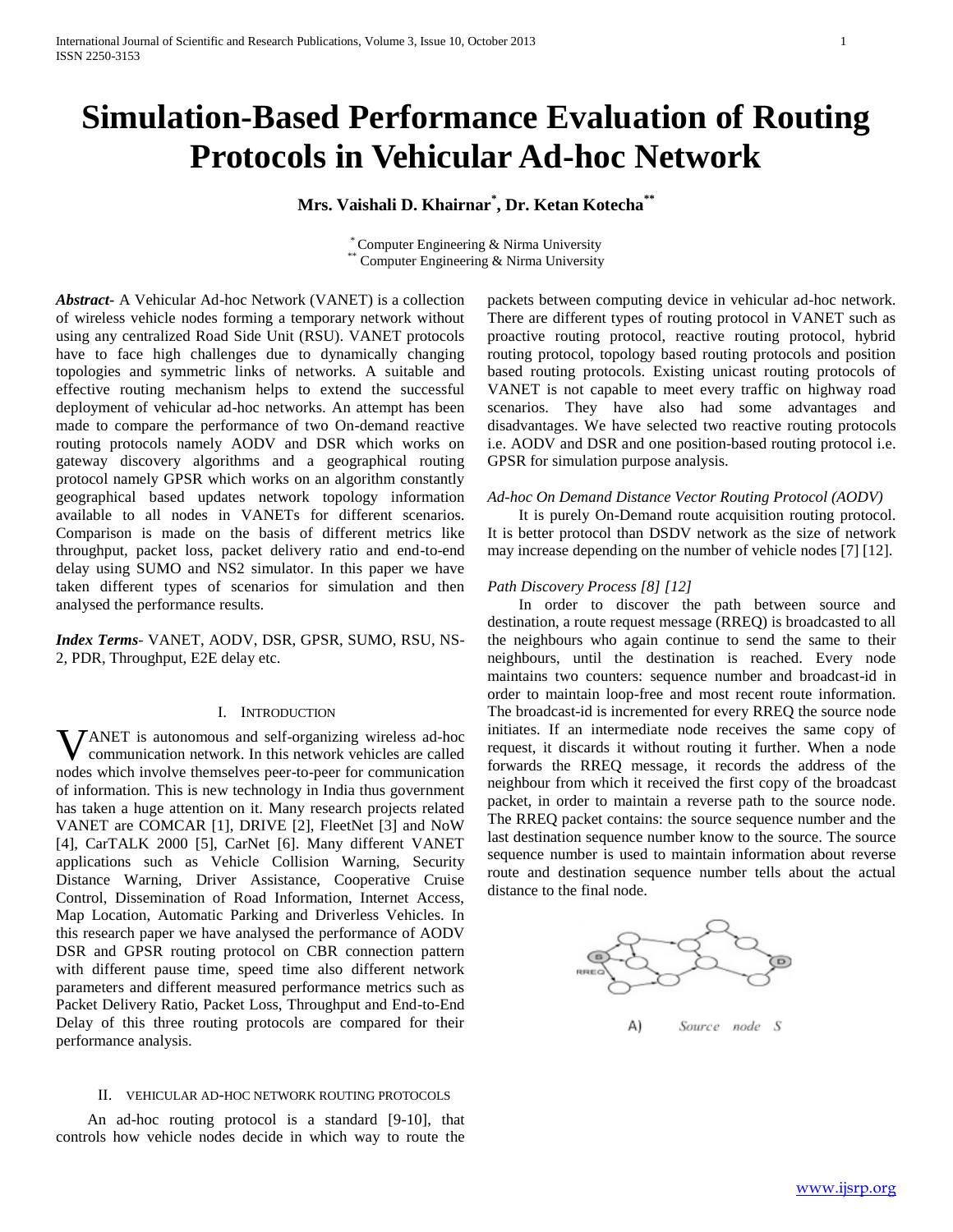

B) A RREP packet is sent back to the source.

**Figure-1 AODV Path Discovery Process**

#### *Route Maintenance [12]*

 A moving source node sends a new RREQ request packet to find a new route to the destination. But, if an intermediate node moves from its place, its upstream neighbour notices the move and sends a link failure notification message to each of its active upstream neighbours to inform them about the move until the source nodes is reached. After that the discovery process is again initiated.

#### III. DYNAMIC SOURCE ROUTING PROTOCOL (DSR) [8] [12]

 It is an On-Demand routing protocol in which the sequence of nodes through which a packet needs to travel is calculated and maintained as an information in packet header. Every mobile node in the network needs to maintain a route cache where it caches source routes that it has learned. When a packet is sent, the route-cache inside the node is compared with the actual route needs to be covered. If the result is positive, the packet is forwarded otherwise route discovery process is initiated again.

## *A. Route Discovery*

 The source node broadcasts request-packets to all the neighbours in the network containing the address of the destination node, and a reply is sent back to the source node with the list of network-nodes through which it should propagate in the process. Sender initiates the route record as a list with a single element containing itself followed by the linking of its neighbour in that route. A request packet also contains an identification number called request-id, which is counter increased only when a new route request packet is being sent by the source node. To make sure that no loops occur during broadcast, the request is processed in the given order*.*

- $\triangleright$  If the pair (source node address, request-id) is found in the list of recent route requests, the packet is discarded.
- $\triangleright$  If the host's address is already listed in the request's route record, then also the packet is discarded ensuring the removal of later copies of the same request that arrive by using a loop.
- When a destination address in the route request matches the host's address, a route reply packet is sent back to the source node containing a copy of this route.
- > Otherwise, add this host's address to the route record field of the route request packet and rebroadcast the packet.



2) Propagation of the Route-reply. **Figure-2 DSR Route Discovery Process**

 A route reply is obtained in DSR by two ways: Symmetriclinks (bidirectional), in which the backward route is followed again to catch the source node. Asymmetric-links (unidirectional) needs to discover the route up to the source node in the same manner as the forward route is discovered.

#### *B. Route Maintenance*

 It can be accomplished by two ways: 1) Hop-by-Hop acknowledgement at the data link layer. 2) End-to-End acknowledgements.

 The first method allows the early detection and retransmission of lost or corrupt packets in the data-link layer. If a transmission error occurs, a route error packet containing the address of node detecting the error and the host address is sent back to the sender. Whenever a node receives a route error packet, the hop in error is removed from the route cache and all routes containing this hop are truncated at that point. When the wireless transmission between two nodes does not work equally well in both directions, and then end-to-end replies on the application or transport layer may be used to indicate the status of the route from one host to the other.

# IV. GREEDY PERIMETER STATELESS ROUTING PROTOCOL (GPSR)

 Greedy Perimeter Stateless Routing (GPSR) [25] is one of the best examples of position based routing. GPSR uses closest neighbours information of destination in order to forward packet. This method is also known as greedy forwarding. In GPSR each node has knowledge of its current physical position and also the neighbouring nodes. The knowledge about node positions provides better routing and also provides knowledge about the destination. On the other hand neighbouring nodes also assists to make forwarding decisions more correctly without the interference of topology information. All information about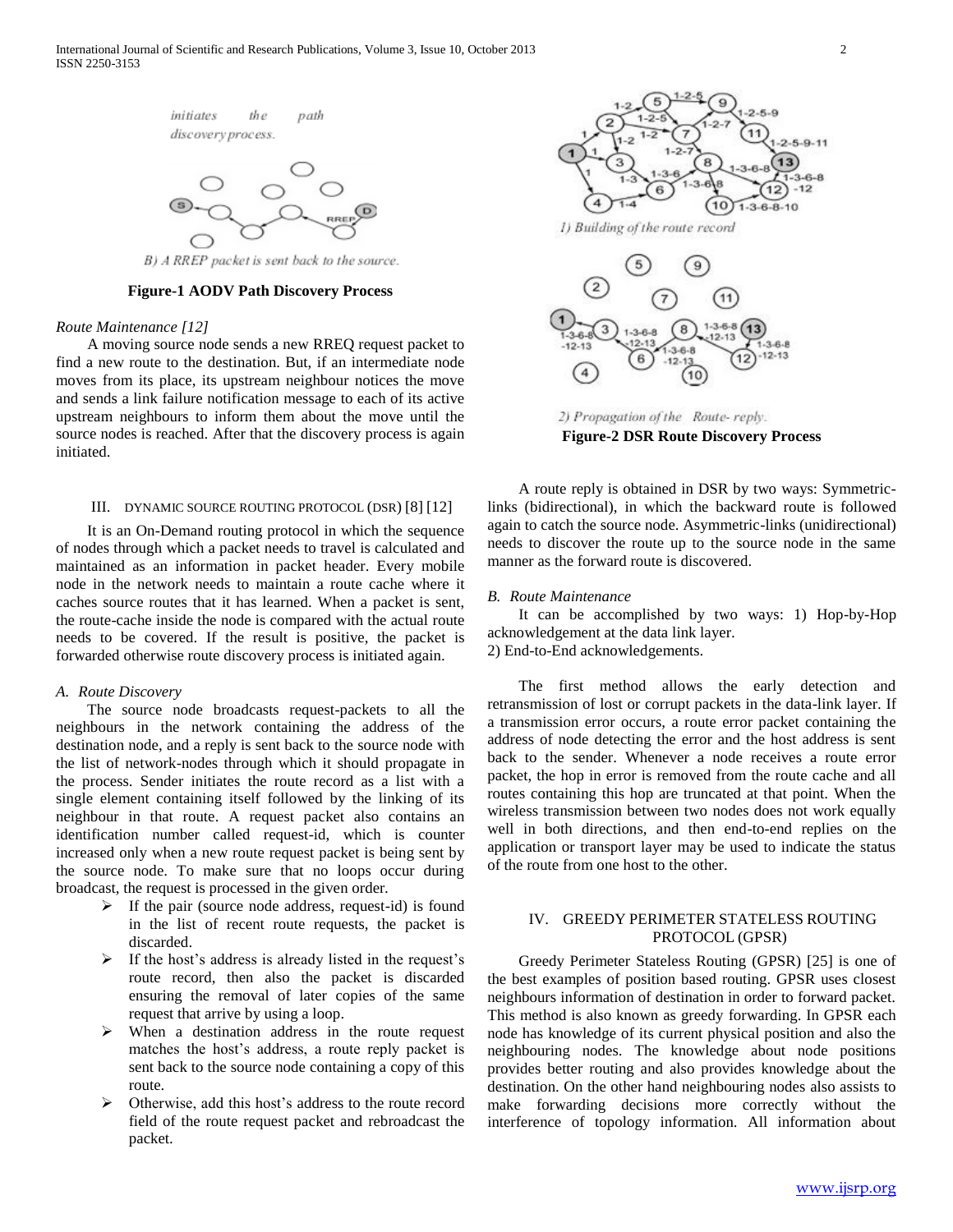nodes position gathered through GPS devices. GPSR protocol normally devised in to two groups:

- $\triangleright$  Greedy forwarding: This is used to send data to the closest nodes to destination.
- $\triangleright$  Perimeter forwarding: This is used to such regions where there is no closer node to destination.

 In other words we can say it is used where greedy forwarding fails. Further we will see in detail how these forwarding strategy works and what are issues in them.

#### *A. Greedy Forwarding*

 In this forwarding strategy data packets know the physical position of their destination. As the originator knows the position of its destination node so the greedy regions/hops are selected to forward the packets to the nodes that are closer to their destination. This process repeats until the packet successfully delivered to desired destination. Nearest neighbor's physical position is gathered by utilizing beaconing algorithms or simple beacons. When a neighboring node forwards packet to closer region to destination, the forwarding node receive a beacon message that contain IP address and position information. Then it updates its information in the location table. If forwarding node does not receive beacon from its neighboring node within a specific time period, it assumes that either neighbor fails to forward packet to region closer to destination or neighbor's is not in its radio range. So it removes its entry from location table [25]. The major advantage of greedy forwarding is that it holds current physical position of forwarding node. Thus by using this strategy total distance to destination becomes less and packets can be transmitted in short time period. Besides its advantages there are few drawbacks of this strategy i.e. there are some topologies used in it that limits the packet to move to a specific range or distance from the destination. Furthermore, this strategy fails when there are no closer neighbours available to destination.

# *B. Perimeter Forwarding*

 Perimeter forwarding is used where greedy forwarding fails. It means when there is no next hop closest neighbour to the destination is available then perimeter forwarding is used. Perimeter forwarding uses nodes in the void regions to forward packets towards destination. The perimeter forwarding used the right hand rule. In right hand rule [25], the voids regions are exploited by traversing the path in counter clockwise direction in order to reach at specific destination. When a packet forward by source node, it forwarded in counter clockwise direction including destination node until it again reached at the source node. According to this rule each node involved to forward packet around the void region and each edge that is traversed are called perimeter. Edges may cross when right hand rule finds perimeter that are enclosed in the void by utilizing heuristic approach [24]. Heuristic has some drawbacks besides it provides maximum reach ability to destination. The drawback is that it removes without consideration of those edges which are repeated and this may cause the network partitions. To avoid this drawback another strategy is adopted that is described below.

#### *C. Planarized Graph*

 When two or more edges cross each other in a single graph is called planar graph. Relative Neighbourhood Graph (RNG) and Gabriel Graph (GG) [25] are two types of planar graphs used to remove the crossing edges. Relative neighbourhood graph (RNG) is defined as, when two edges intersect with radio range of each other and share the same area. For example, x and y are the two edges that share the area of two vertices x and y. The edge x, y are removed by using RNG because another edge from x towards v is already available Figure-3. Gabriel Graph (GG) is used to remove only those crossing edges which are in between the shared area of two nodes having the same diameter as the other nodes have. Figure-4 depicts GG: shows that the midpoint diameter is less than the diameter of node x or node y. Thus the edge from the x, y cannot be removed. So there is less network disconnection in the GG as compared to RNG.



**Figure-3 Example of RNG**



**Figure-4 Example of GG**

## *D. Features of GPSR*

 GPSR combines the greedy forwarding with the perimeter forwarding to provide better routing decision on both full and Planarized network graph by maintaining neighbour's information in the location table. For the forwarding decisions in perimeter mode GPSR packet header include the following distinct characteristics [11].

- $\triangleright$  GPSR packet header has the flag identity that is used to identify whether packet is in greedy forwarding or in perimeter forwarding.
- It contains destination node physical address.
- GPSR packet header also contains location of packet in the perimeter mode and the location of the new face to take a decision whether to hold the packet in the perimeter mode or to return it to the greedy mode.
- GPSR also have the record of sender and receivers address of the packet when the edge's crosses in the new face.

 GPSR also have several distinct characteristics that are if the packet is in perimeter mode then its location address is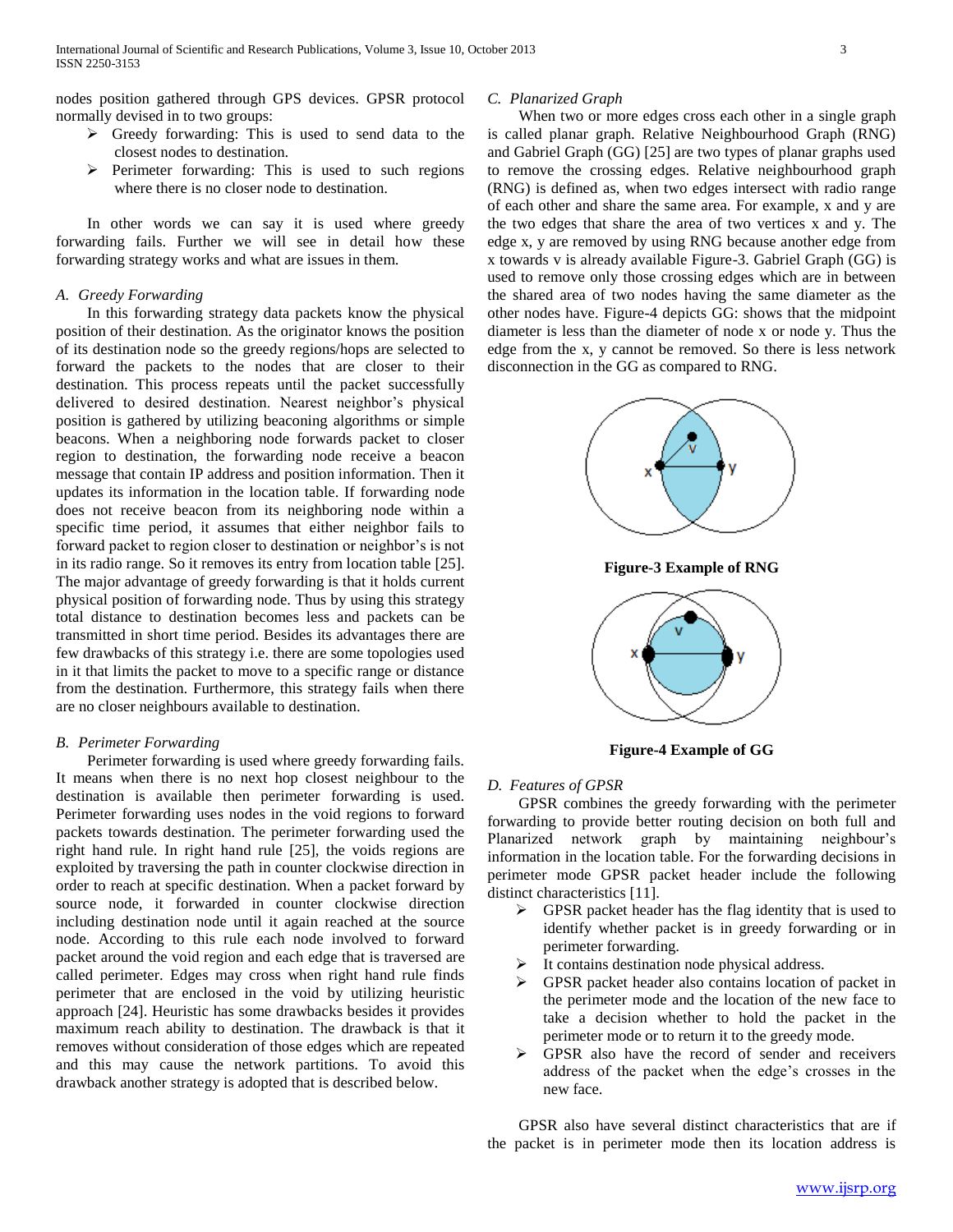compared to forwarded node address and if distance to location and destination node is less then packet it switched to greedy mode to forward packet towards destination. GPSR discard those packets that are repeatedly forwarded as destination for such packets are not in range. The packets in perimeter mode never send twice through the same link if destination is in range. Overall GPSR is an efficient example of the position based routing that uses the geographic location of nodes and reduced usage of routing state on each node. Furthermore, it provides maximum robustness in highly dynamic wireless ad hoc networks.

# *E. Issue in GPSR*

 Besides GPSR certain characteristics, it suffers from several drawbacks. Greedy forwarding measured as unsuitable for the vehicular networks where the nodes are highly mobile and the node may not be able to maintain its next hop neighbours information as the other node may gone out of range due to high mobility. This can lead to data packets loss. The second problem may occur during beaconing mechanism that beacons may lost due to channel destruction or bad signal. This problem can lead to removal of neighbour information from location table [13]. GPSR uses Planarized graphs as its repair strategy where greedy forwarding fails. But these graphs perform well in the highway scenario due to their distributed algorithms [14]. These graphs does not perform well in such environment of vehicular communication where a lot of radio obstacles involves, in addition to this their distributed nature may lead to certain partition of network and may lead to packet delivery impossible. Hence there is need of such position based routing protocols, which merge position information with the road topological structure in order to make possible vehicular communication in presence of radio obstacles.

# V. PROBLEM STATEMENT

 The objective of the work is to compare the performance of the three routing protocols based on On-Demand Behavior, i.e. Ad-hoc On-Demand Distance Vector (AODV), Dynamic Source Routing (DSR) [8] [15] and Greedy Perimeter Stateless Routing (GPSR) protocols, for wireless ad-hoc networks based on the performance and comparison has been made on the basis of their properties like throughput, packet delivery ratio (PDR), end-toend delay and data packet loss with respect to different scenarios - one by varying the number of nodes, again by varying the mobility of the nodes, again by varying the number of connecting nodes at a time and lastly by varying pause time.

The general objectives can be outlined as follows:

- 1) Study of Ad-hoc Networks
- 2) Get a general understanding of Vehicular Ad-hoc Networks
- 3) Study of different types of VANET Routing Protocol
- 4) Detailed study of AODV, DSR and GPSR
- 5) Generate a simulation environment that could be used for simulation of protocols
- 6) Simulate the protocols on the basis of different scenarios: by varying the number of nodes and by varying the traffic in the network
- 7) Discuss the result of the proposed work and concluding by providing the best routing protocol.

# VI. METHODOLOGY

 Selection Techniques for Network Performance Evaluation

 There are three techniques for performance evaluation, which are analytical modeling, simulation and measurement [12]. Simulation is performed in order to get the real-event results with no assumption as in case of analytical modelling.

## > Random Waypoint Mobility Model

 A node, after waiting a specified pause time moves with a speed between 0 km/h and  $V_{max}$  km/h to the destination and waits again before choosing a new way point and speed.

# VII. SIMULATION ASSUMPTIONS

 The following assumptions are considered when building the TCL script  $[8][16-18]$ :

- 1) For simplicity, all flows in the system are assumed to have the same type of traffic source. Each sender has constant bit rate (CBR) traffic with the rate of data rate/number of stations packet per second.
- 2) The source node is fixed to 100 nodes with maximum connection is 60 nodes (to show a density condition) and if the nodes are varied for the calculation it is mentioned in area.
- 3) The implementation of grid and integrate between grid and routing protocols.

#### VIII. PERFORMANCE METRICS

#### *A. Packet Delivery Ratio*

 Packet delivery ratio is a very important factor to measure the performance of routing protocol in any network. The performance of the protocol depends on various parameters chosen for the simulation. The major parameters are packet size, no of nodes, transmission range and the structure of the network. The packet delivery ratio can be obtained from the total number of data packets arrived at destinations divided by the total data packets sent from sources. In other words Packet delivery ratio is the ratio of number of packets received at the destination to the number of packets sent from the source. The performance is better when packet delivery ratio is high. Mathematically it can be shown as equation (i).

Packet Delivery Ratio  $= \sum_{\text{Total packets received by all destination node}} (-1)^{n}$ Σ( Total packets send by all source node)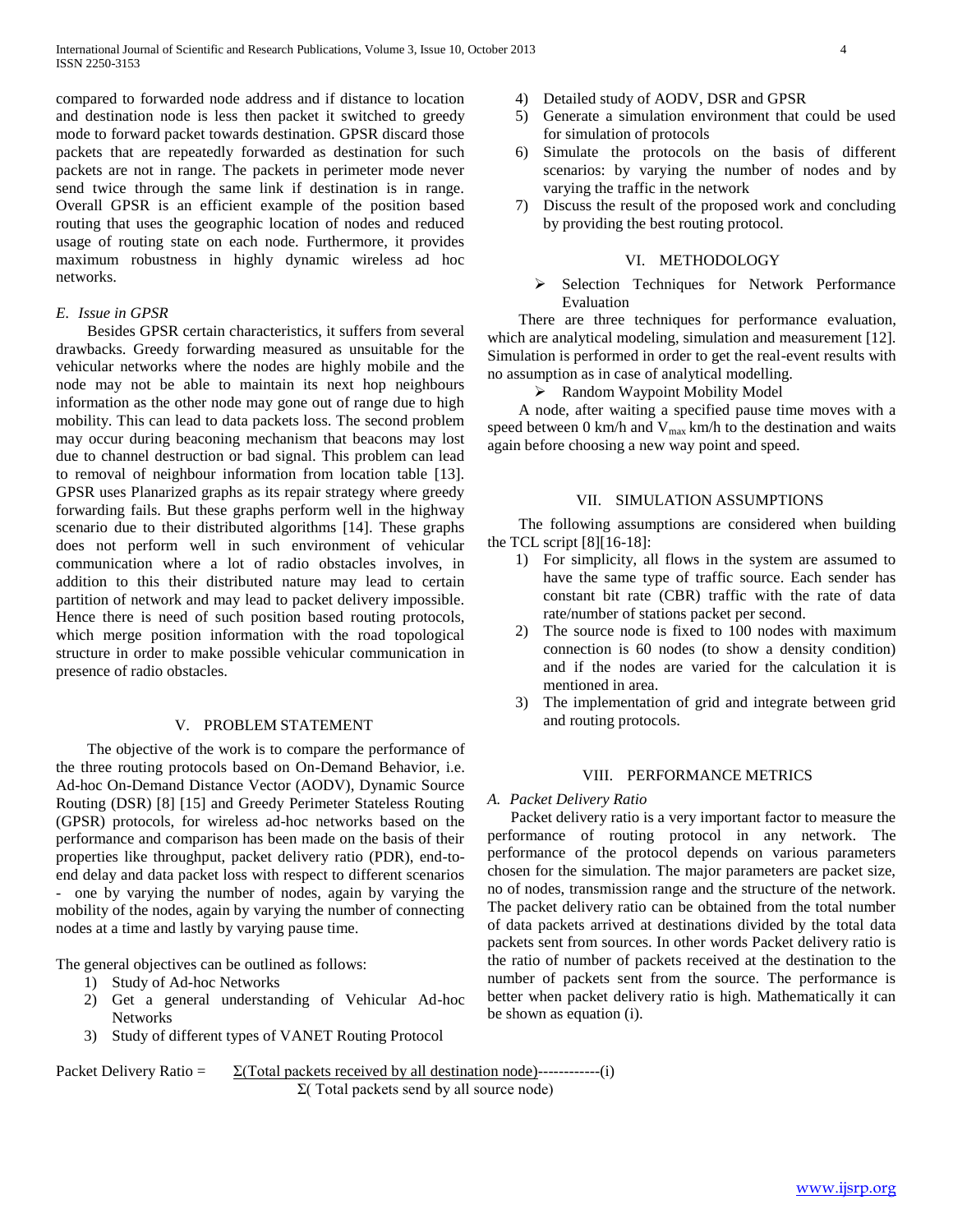## *B. Average End-to-End Delay*

 Average End-to-end delay is the time taken by a packet to route through the network from a source to its destination. The average end-to-end delay can be obtained computing the mean of end-to-end delay of all successfully delivered messages. Therefore, end–to-end delay partially depends on the packet delivery ratio. As the distance between source and destination increases, the probability of packet drop increases. The average end-to-end delay includes all possible delays in the network i.e. buffering route discovery latency, retransmission delays at the MAC, and propagation and transmission delay. Mathematically it can be shown as equation (ii).

 D = 1 n Σi=1 (Tr<sup>i</sup> - Tsi) \* 1000 [ms]-----------------------(ii) n

Where

 $D =$  Average E2E Delay

 $i = packet$  identifier

 $Tr_i = Reception time$ 

 $Ts_i = Send$  time

n = Number of packets successfully delivered

# *C. Packet Loss*

 Packet Loss is the ratio of the number of packets that never reached the destination to the number of packets originated by the source. Mathematically it can be shown as equation (iii). PL= (nSentPackets- nReceivedPackets)/ nSentPackets ------(iii)

#### Where

 nReceivedPackets = Number of received packets nSentPackets = Number of sent packets

## *D. Packet Loss Ratio*

 Packet Loss Ratio is the ratio of the number of packets that never reached the destination to the number of packets originated by the source. Mathematically it can be shown as equation (iv).

| PLR | $=$ | (nSentPackets-                                       | nReceivedPackets)/ |
|-----|-----|------------------------------------------------------|--------------------|
|     |     | $nSentPackets * 100$ ---------------------------(iv) |                    |

#### Where

| nReceivedPackets | $=$ | Number of received packets |
|------------------|-----|----------------------------|
| nSentPackets     |     | Number of sent packets     |

# *E. Average Throughput*

 It is the average of the total throughput. It is also measured in packets per unit TIL. TIL is Time Interval Length. Mathematically it can be shown as equation (v).

 $Average$  Throughput =  $(recvdSize/(stopTime-))$ startTime))\*(8/1000) -----------------(v)

### Where

| recydSize | $=$ | Store received packet's size |
|-----------|-----|------------------------------|
| stopTime  | $=$ | Simulation stop time         |
| startTime | $=$ | Simulation start time        |

# IX. SIMULATION RESULTS

 Two On-Demand (Reactive) routing protocols namely Adhoc On-Demand Distance Vector Routing (AODV) and Dynamic Source Routing (DSR) and one Geographical (Position-Based) routing protocols namely Greedy Perimeter Stateless Routing (GPSR) protocols is used. The mobility model used is Random waypoint mobility model because it models the random movement of the vehicle mobile nodes.

**Scenario 1**: In this scenario, number of nodes connected in a network at a time is varied and thus varying the number of connections, through which the comparison graphs of AODV, DSR and GPSR, is obtained.

| Parameter                 | <b>Value</b>      |
|---------------------------|-------------------|
| Protocols                 | AODV, DSR, GPSR   |
| Number of Nodes           | 30, 50, 150, 300  |
| <b>Simulation Time</b>    | $600$ sec         |
| Traffic Type              | <b>CBR</b>        |
| Routing protocol          | AODV, DSR, GPSR   |
| <b>Transmission Range</b> | $250 \text{ m}$   |
| <b>Mobility Model</b>     | Random Waypoint   |
| Simulation area           | $500 * 500$ m     |
| Node Speed                | $20 \text{ m/s}$  |
| Pause Time                | 00 <sub>sec</sub> |
| Interface Type            | Oueue             |
| Mac Protocol              | 802.11Ext         |
| Packet Size               | 512 MB            |
| Queue length              | 50                |
| Radio Propagation Model   | Two Ray Ground    |

**Table-1: Various parameters used while varying number of connections**

| <b>Varying</b>   | Packet | Average      | <b>Packet</b>   | Average           | <b>Packet</b> |
|------------------|--------|--------------|-----------------|-------------------|---------------|
| <b>Traffic</b>   | Loss   | E2E          | <b>Delivery</b> | <b>Throughput</b> | Loss          |
|                  |        | <b>Delay</b> | <b>Ratio</b>    |                   | Ratio         |
| 30               | 248    | 120.442      | 93.6028         | 240.9             | 2.890         |
| 50               | 644    | 131.145      | 97.5757         | 278.97            | 4.908         |
| 150              | 799    | 130.306      | 98.1747         | 240.58            | 5.999         |
| 300              | 1285   | 129.825      | 92.3664         | 266.87            | 6.789         |
| T.1.1.21 A A NVI |        |              |                 |                   |               |

**Table-2.1 AODV**

| <b>Varying</b> | Packet | Average      | Packet          | Average           | <b>Packet</b> |
|----------------|--------|--------------|-----------------|-------------------|---------------|
| <b>Traffic</b> | Loss   | E2E          | <b>Delivery</b> | <b>Throughput</b> | Loss          |
|                |        | <b>Delay</b> | Ratio           |                   | <b>Ratio</b>  |
| 30             | 246    | 127.754      | 72.8348         | 218.56            | 1.590         |
| 50             | 173    | 74.7002      | 45.1786         | 248.55            | 1.678         |
| 150            | 383    | 193.11       | 11.4177         | 190.18            | 1.909         |
| 300            | 313    | 142.524      | 1.2919          | 198.33            | 1.909         |
| Toble 22 DCD   |        |              |                 |                   |               |

**Table- 2.2 DSR**

| <b>Varying</b><br><b>Traffic</b> | Packet<br>Loss | Average<br>E2E<br><b>Delay</b> | <b>Packet</b><br><b>Delivery</b><br>Ratio | Average<br><b>Throughput</b> | <b>Packet</b><br>Loss<br>Ratio |
|----------------------------------|----------------|--------------------------------|-------------------------------------------|------------------------------|--------------------------------|
| 30                               | 235            | 110.750                        | 70.8090                                   | 210.56                       | 1.050                          |
| 50                               | .60            | 70.7008                        | 40.4567                                   | 214.55                       | .150                           |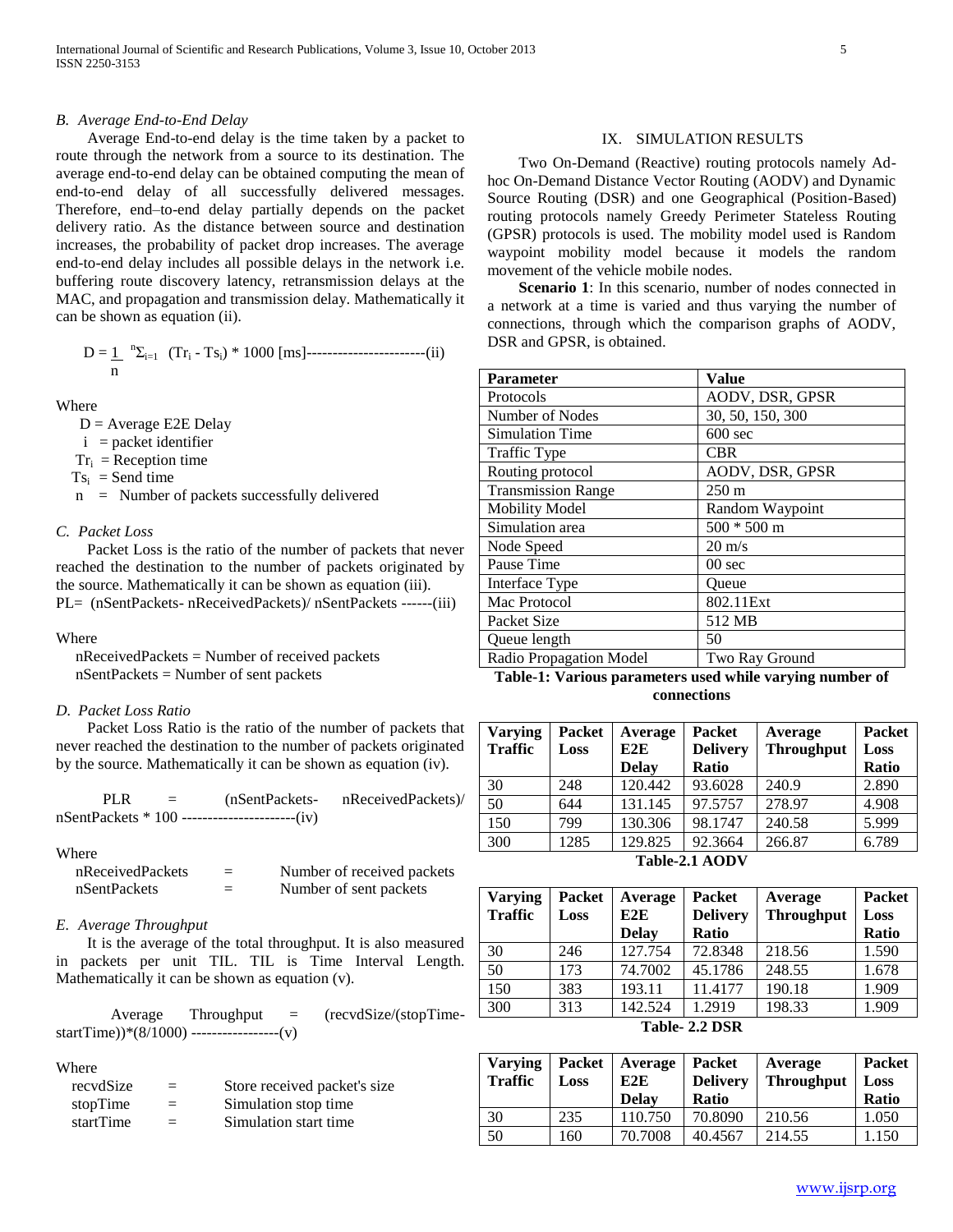| $\sim$ $\sim$ $\sim$ $\sim$<br>-- - - |     |       |       |        |       |
|---------------------------------------|-----|-------|-------|--------|-------|
| 300                                   | 280 | 90.00 | 989   | 140.89 | 1.190 |
| 150                                   | 280 | .90   | 0.990 | 50.90  | 190   |

**Table- 2 Performance of AODV, DSR and GPSR with varying Number of Connections**

**Table- 2.3 GPSR**







**Figure- 6 Average E2E Delay for AODV, DSR and GPSR**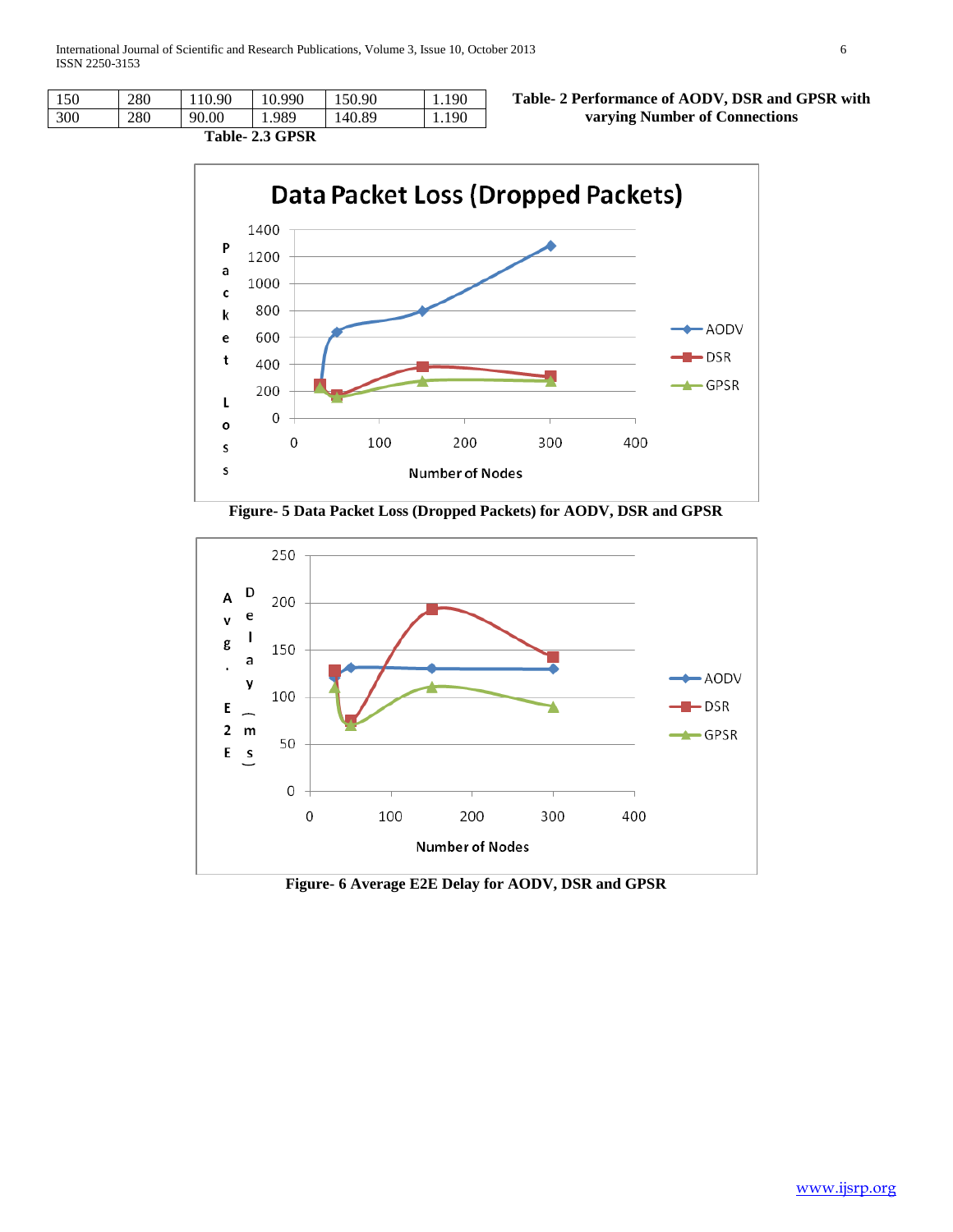





**Figure- 9 Packet Loss Ratio for AODV, DSR and GPSR**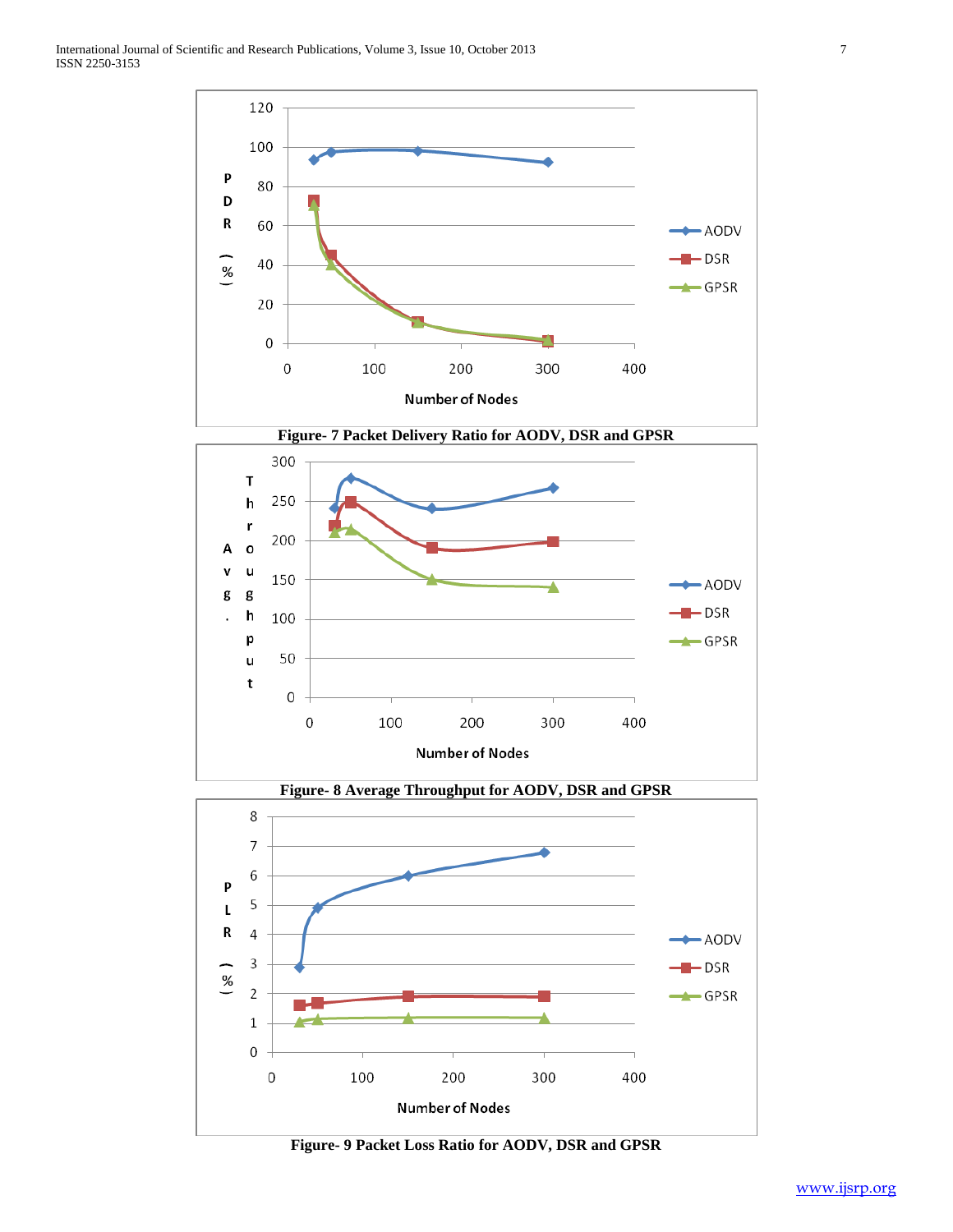| Scenario 2: Here in the second scenario the total number of vehicle nodes in the network at a time remains fixed and thus |
|---------------------------------------------------------------------------------------------------------------------------|
| varying pause time of the network.                                                                                        |

| <b>Parameter</b>               | <b>Value</b>                                         |
|--------------------------------|------------------------------------------------------|
| <b>Protocols</b>               | <b>AODV, DSR, GPSR</b>                               |
| <b>Number of Nodes</b>         | 200 with 100 connections                             |
| <b>Simulation Time</b>         | <b>600 sec</b>                                       |
| <b>Traffic Type</b>            | <b>CBR</b>                                           |
| <b>Routing protocol</b>        | <b>AODV, DSR, GPSR</b>                               |
| <b>Transmission Range</b>      | $250 \text{ m}$                                      |
| <b>Mobility Model</b>          | <b>Random Waypoint</b>                               |
| <b>Simulation area</b>         | $500 * 500$ m                                        |
| <b>Node Speed</b>              | $10 \text{ m/s}$                                     |
| <b>Pause Time</b>              | 50 sec, 100 sec, 150 sec, 200 sec, 250 sec, 300 sec. |
| <b>Interface Type</b>          | <b>Oueue</b>                                         |
| <b>Mac Protocol</b>            | 802.11Ext                                            |
| <b>Packet Size</b>             | 512 MB                                               |
| <b>Queue length</b>            | 64                                                   |
| <b>Radio Propagation Model</b> | <b>Two Ray Ground</b>                                |

# **Table-3: Various parameters used while varying pause time in the network**

| <b>Pause Time</b> | <b>Packet Loss</b> | Average      | E2E            | <b>Packet Delivery</b> | Average           | <b>Packet</b> | Loss |
|-------------------|--------------------|--------------|----------------|------------------------|-------------------|---------------|------|
|                   |                    | <b>Delay</b> |                | Ratio                  | <b>Throughput</b> | <b>Ratio</b>  |      |
| 50                | 1157               | 163.395      |                | 87.1369                | 204.97            | 2.890         |      |
| <b>100</b>        | 995                | 104.604      |                | 92.892                 | 452.67            | 2.345         |      |
| 150               | 1372               | 204.393      |                | 88.6116                | 248.94            | 2.134         |      |
| 200               | 1037               | 72.9835      |                | 92.1389                | 415.84            | 1.567         |      |
| 250               | 1355               | 101.22       |                | 95.859                 | 608.61            | 1.456         |      |
|                   |                    |              |                | Table- 4.1 AODV        |                   |               |      |
| <b>Pause Time</b> | <b>Packet Loss</b> | Average      | E2E            | Packet Delivery        | Average           | Packet        | Loss |
|                   |                    | <b>Delay</b> |                | Ratio                  | <b>Throughput</b> | <b>Ratio</b>  |      |
| 50                | 541                | 140.519      |                | 2.96298                | 87.66             | 2.1890        |      |
| 100               | 754                | 227.774      |                | 6.31215                | 156               | 2.0981        |      |
| 150               | 1350               | 179.826      |                | 10.4053                | 117.3             | 1.8909        |      |
| 200               | 525                | 145.887      |                | 13.7914                | 221.97            | 1.7898        |      |
| 250               | 1434               | 208.651      |                | 35.0666                | 356.86            | 1.5678        |      |
|                   |                    |              | Table- 4.2 DSR |                        |                   |               |      |
| <b>Pause Time</b> | <b>Packet Loss</b> | Average      | E2E            | <b>Packet Delivery</b> | Average           | <b>Packet</b> | Loss |
|                   |                    | <b>Delay</b> |                | Ratio                  | <b>Throughput</b> | Ratio         |      |
| 50                | 450                | 130.908      |                | 2.45689                | 78.99             | 2.1345        |      |
| 100               | 680                | 234.900      |                | 2.56756                | 123               | 1.2347        |      |
| 150               | 590                | 139.080      |                | 8.76543                | 112.77            | 1.4568        |      |
| 200               | 300                | 123.879      |                | 9.78645                | 123.67            | 1.2349        |      |
| 250               | 560                | 178.094      |                | 15.6754                | 234.56            | 1.1230        |      |

**Table- 4.3 GPSR**

**Table- 4 Performance of AODV, DSR and GPSR with varying pause time in the network**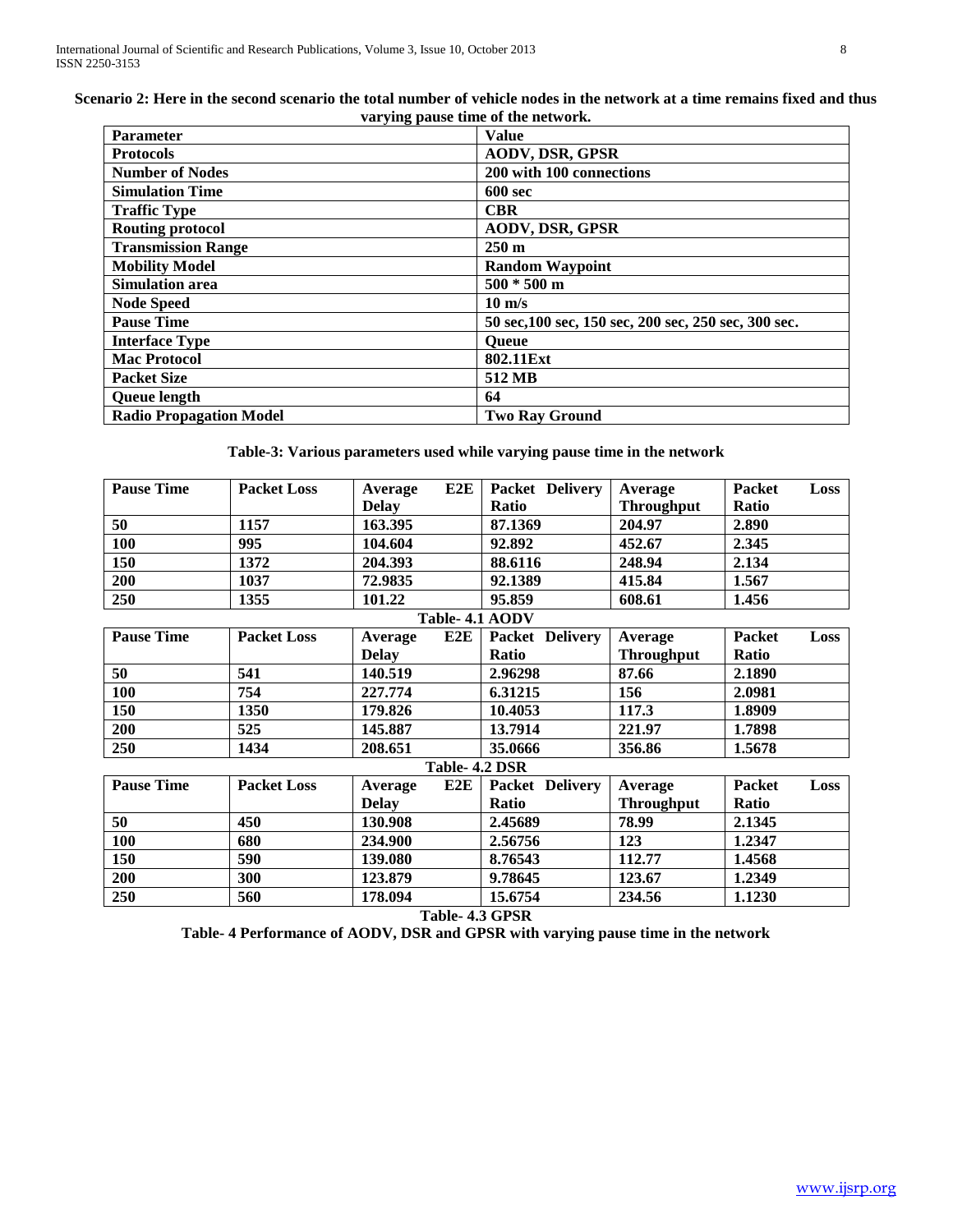

**Figure- 11 Average E2E Delay for AODV, DSR and GPSR**

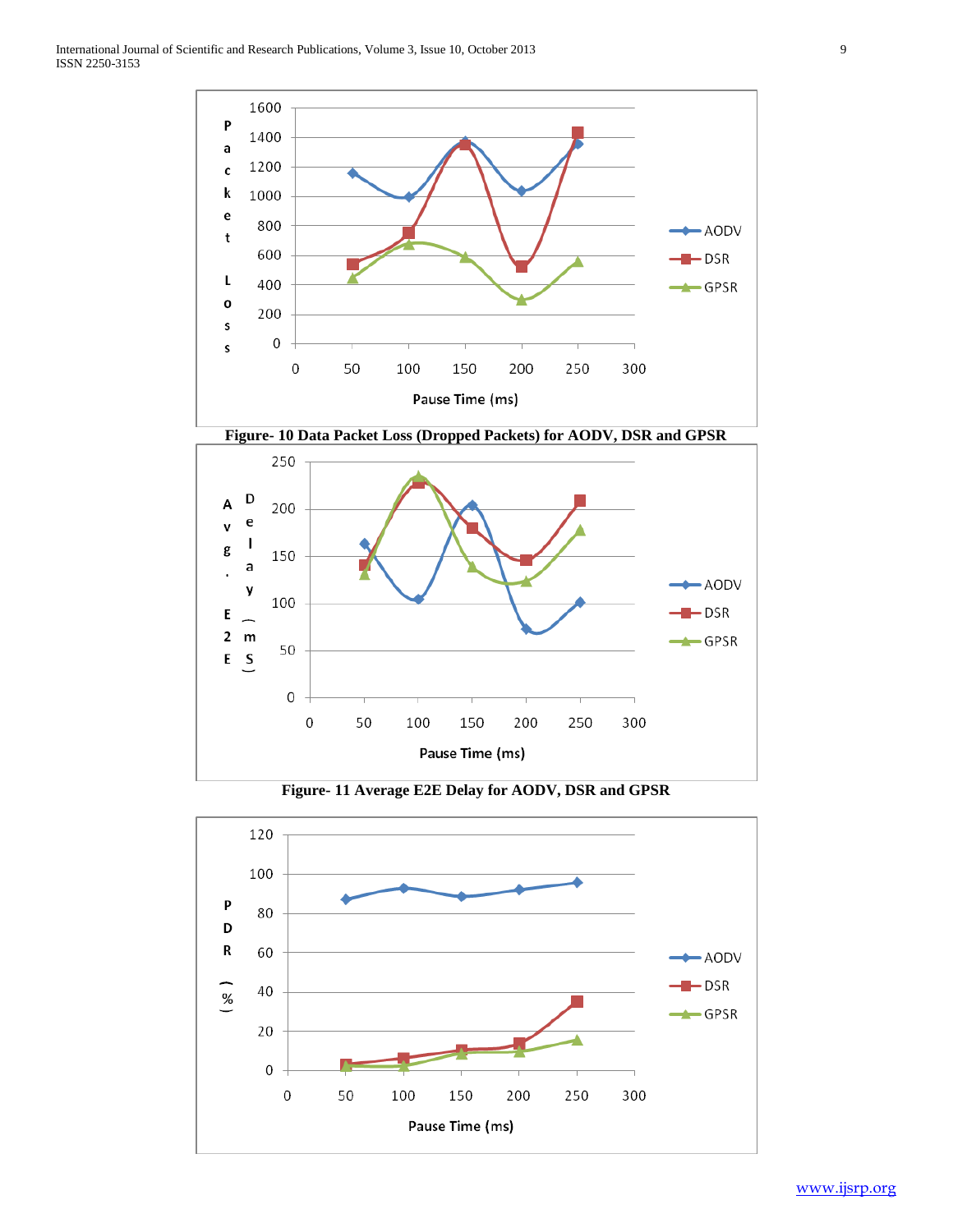

**Figure- 13 Average Throughput for AODV, DSR and GPSR**



**Figure- 14 Packet Loss Ratio for AODV, DSR and GPSR**

**Scenario 3: Here in the third scenario, the total number of vehicle nodes in the network at a time remains fixed and thus speed of the node with which they are moving in the area of 500 \* 500 meter network.**

| <b>Parameter</b>          | <b>Value</b>                                                                     |
|---------------------------|----------------------------------------------------------------------------------|
| <b>Protocols</b>          | <b>AODV, DSR, GPSR</b>                                                           |
| <b>Number of Nodes</b>    | 200 with 100 connections                                                         |
| <b>Simulation Time</b>    | <b>600 sec</b>                                                                   |
| <b>Traffic Type</b>       | <b>CBR</b>                                                                       |
| <b>Routing protocol</b>   | <b>AODV, DSR, GPSR</b>                                                           |
| <b>Transmission Range</b> | $250 \text{ m}$                                                                  |
| <b>Mobility Model</b>     | <b>Random Waypoint</b>                                                           |
| <b>Simulation area</b>    | $500 * 500$ m                                                                    |
| <b>Node Speed</b>         | $10 \text{ m/s}, 30 \text{ m/s}, 50 \text{ m/s}, 70 \text{ m/s}, 90 \text{ m/s}$ |
| <b>Pause Time</b>         | 10 <sub>sec</sub>                                                                |
| <b>Interface Type</b>     | <b>Oueue</b>                                                                     |
| <b>Mac Protocol</b>       | 802.11Ext                                                                        |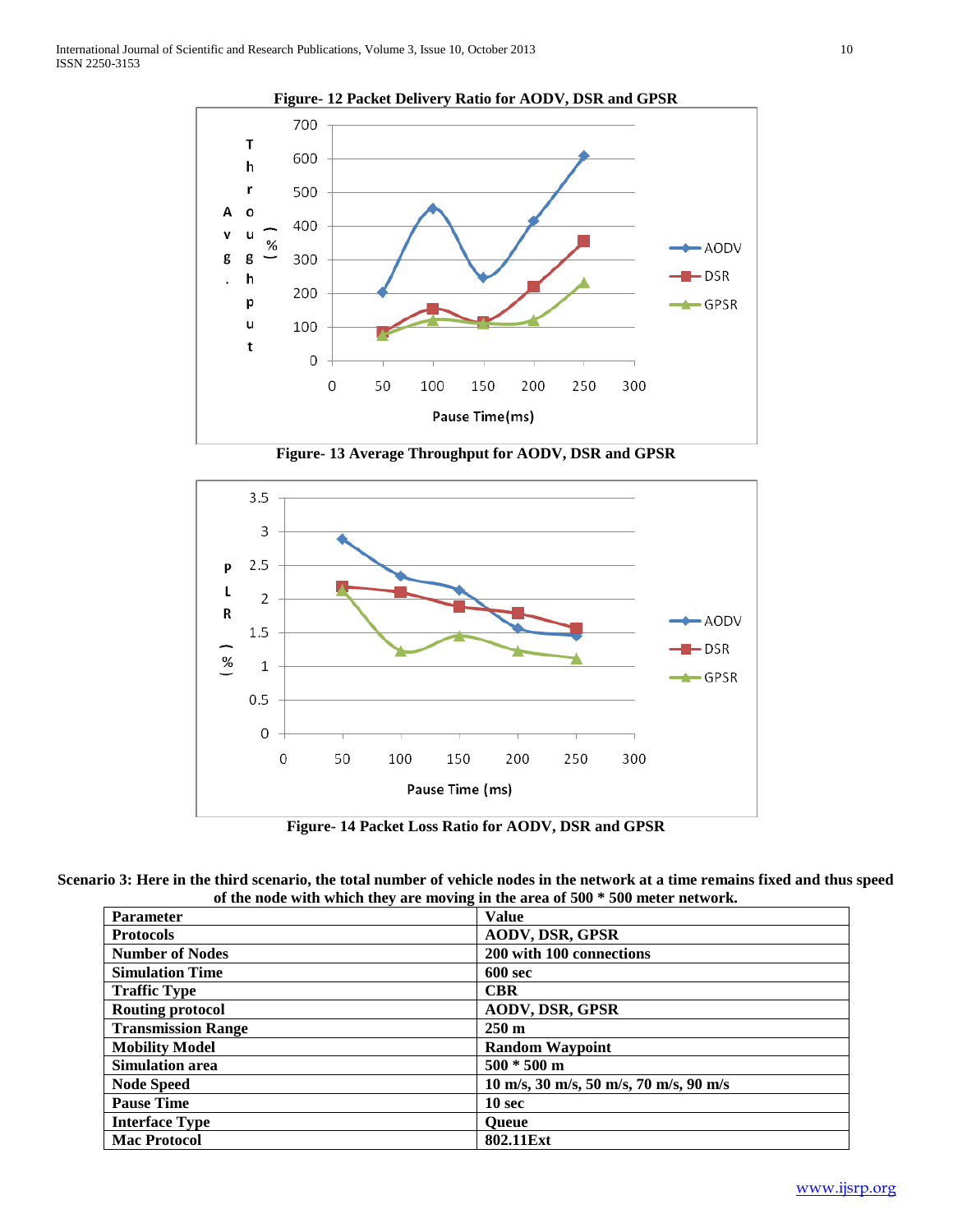International Journal of Scientific and Research Publications, Volume 3, Issue 10, October 2013 11 ISSN 2250-3153

| <b>Packet Size</b>                                                                                                 |           |                    |              |     | 512 MB                |                 |                   |               |      |
|--------------------------------------------------------------------------------------------------------------------|-----------|--------------------|--------------|-----|-----------------------|-----------------|-------------------|---------------|------|
| <b>Queue length</b>                                                                                                |           |                    |              |     | 50                    |                 |                   |               |      |
| <b>Radio Propagation Model</b>                                                                                     |           |                    |              |     | <b>Two Ray Ground</b> |                 |                   |               |      |
| Table-5 various parameters used while varying mobility of the vehicle nodes i.e. speed of the nodes in the network |           |                    |              |     |                       |                 |                   |               |      |
| <b>Speed</b>                                                                                                       |           | of the Packet Loss | Average      | E2E |                       | Packet Delivery | Average           | <b>Packet</b> | Loss |
| nodes                                                                                                              |           |                    | <b>Delay</b> |     | <b>Ratio</b>          |                 | <b>Throughput</b> | Ratio         |      |
| 10                                                                                                                 |           | 1157               | 163.395      |     | 87.1639               |                 | 204.87            | 2.5789        |      |
| 30                                                                                                                 |           | 908                | 176.577      |     | 90.6245               |                 | 249.17            | 10.678        |      |
| 50                                                                                                                 |           | 954                | 323.638      |     | 88.1336               |                 | 182.41            | 2.3456        |      |
| $\overline{70}$                                                                                                    |           | 1225               | 118.265      |     | 91.5398               |                 | 327.57            | 2.4567        |      |
| 90                                                                                                                 |           | 993                | 142.934      |     | 88.6138               |                 | 217.87            | 1.5678        |      |
| Table- 6.1 AODV                                                                                                    |           |                    |              |     |                       |                 |                   |               |      |
| <b>Speed</b>                                                                                                       | of<br>the | <b>Packet Loss</b> | Average      | E2E | <b>Packet</b>         | <b>Delivery</b> | Average           | <b>Packet</b> | Loss |
| nodes                                                                                                              |           |                    | <b>Delay</b> |     | <b>Ratio</b>          |                 | <b>Throughput</b> | <b>Ratio</b>  |      |
| 10                                                                                                                 |           | 541                | 140.519      |     | 2.95298               |                 | 86.66             | 2.4567        |      |
| 30                                                                                                                 |           | 127                | 159.535      |     | 0.18956               |                 | 75.78             | 10.903        |      |
| 50                                                                                                                 |           | 331                | 56.067       |     | 0.15583               |                 | 52.18             | 1.2456        |      |
| 70                                                                                                                 |           | 207                | 108.879      |     | 0.25082               |                 | 53.29             | 2.3456        |      |
| 90                                                                                                                 |           | 124                | 107.668      |     | 0.03373               |                 | 11.02             | 2.5567        |      |
| Table- 6.2 DSR                                                                                                     |           |                    |              |     |                       |                 |                   |               |      |
| <b>Speed</b>                                                                                                       | of<br>the | <b>Packet Loss</b> | Average      | E2E | <b>Packet</b>         | <b>Delivery</b> | Average           | <b>Packet</b> | Loss |
| nodes                                                                                                              |           |                    | <b>Delay</b> |     | Ratio                 |                 | <b>Throughput</b> | Ratio         |      |
|                                                                                                                    |           |                    |              |     |                       |                 |                   |               |      |
| 10                                                                                                                 |           | 528                | 135.900      |     | 1.8900                |                 | 87.00             | 2.900         |      |
| 30                                                                                                                 |           | 110                | 167.900      |     | 0.7829                |                 | 72.00             | 11.780        |      |
| 50                                                                                                                 |           | 135                | 78.900       |     | 0.6790                |                 | 45.89             | 1.8902        |      |
| 70                                                                                                                 |           | 178                | 108.890      |     | 0.1890                |                 | 42.90             | 2.1900        |      |
| 90                                                                                                                 |           | 109                | 107.099      |     | 0.1900                |                 | 10.90             | 1.2899        |      |

**Table- 6.3 GPSR**



**Figure- 15 Packet Loss (Dropped Packets) for AODV, DSR and GPSR**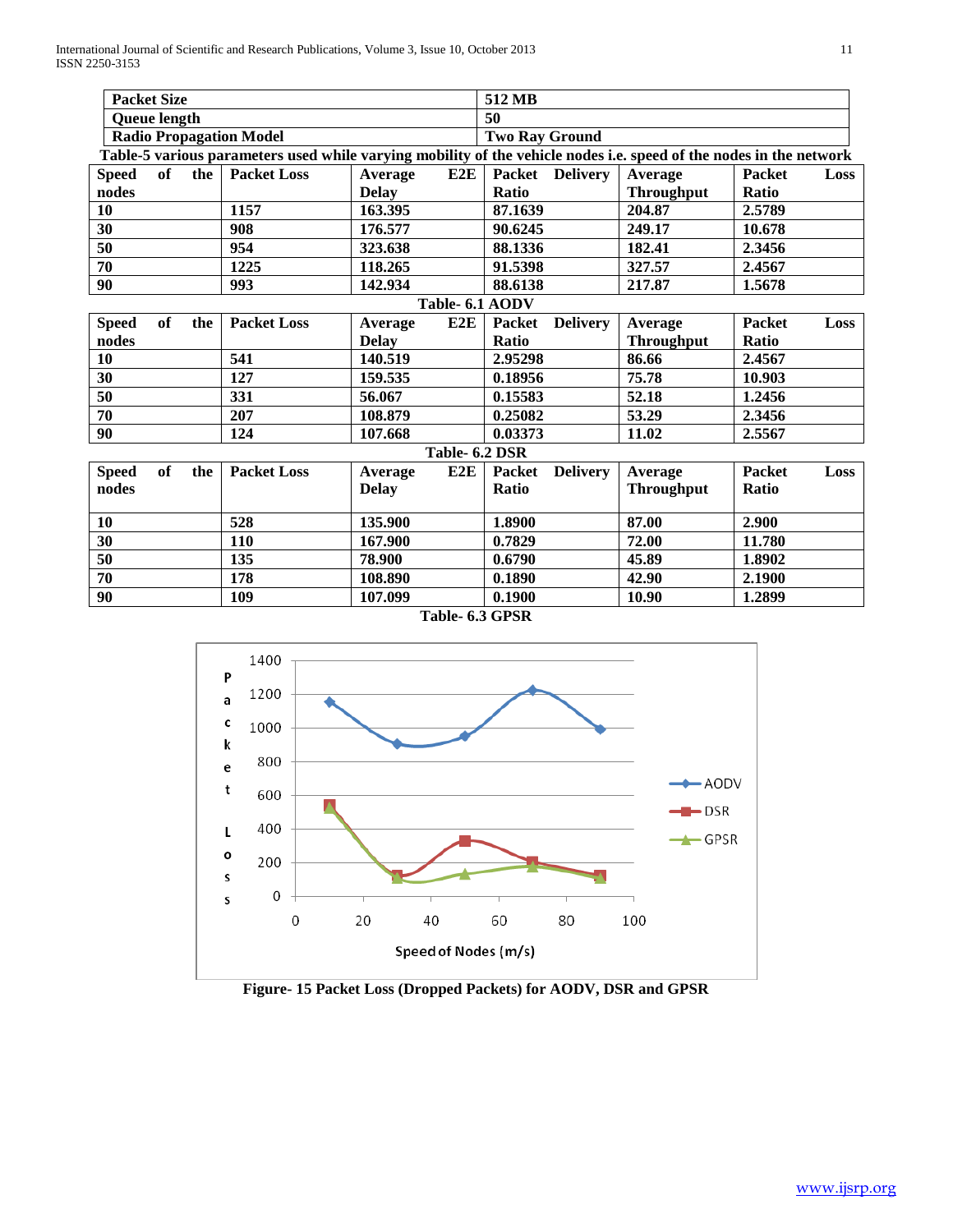

**Figure- 17 Packet Delivery Ratio for AODV, DSR and GPSR**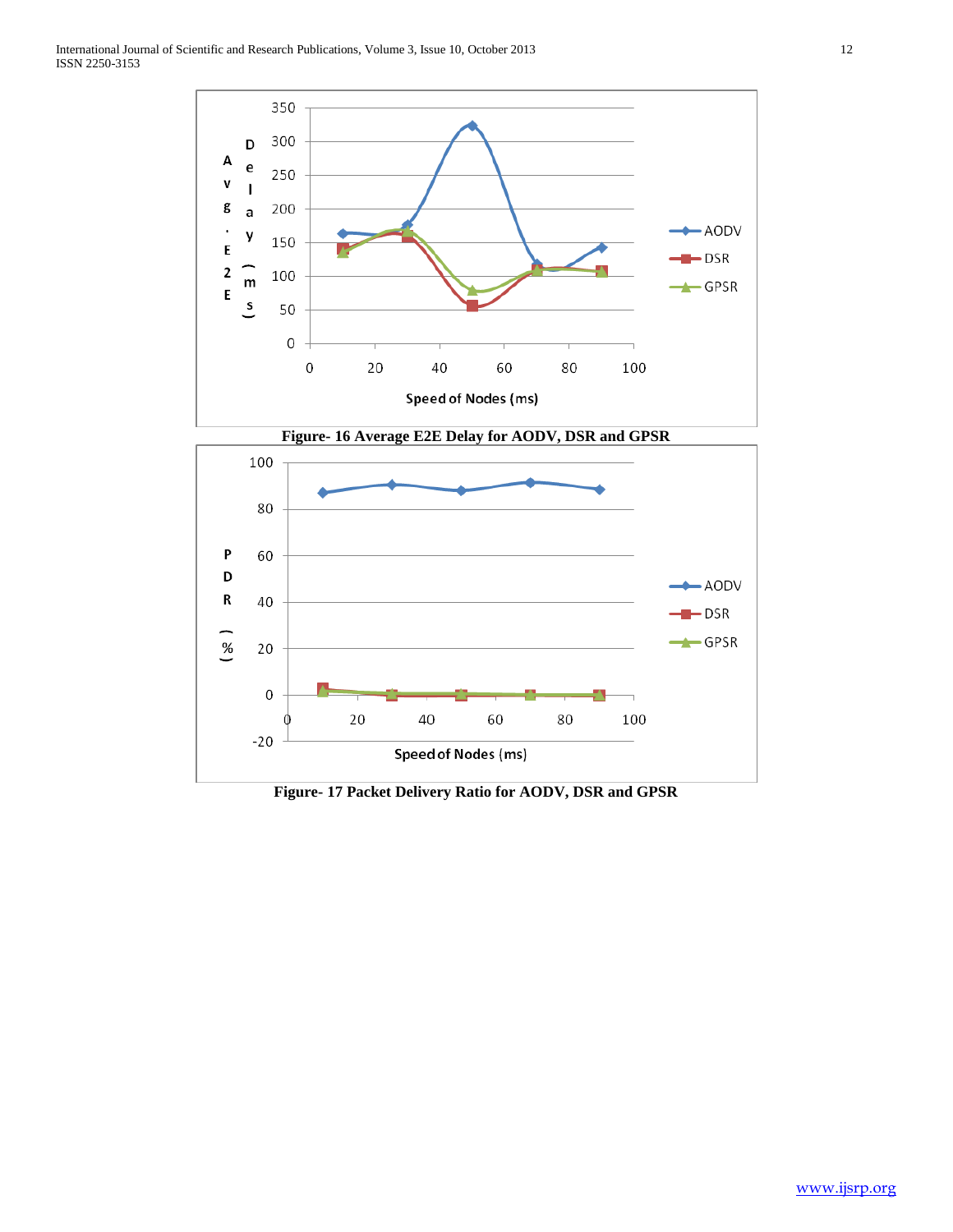

**Figure- 19 Packet Loss Ratio for AODV, DSR and GPSR**

# X. ANALYSIS AND RESULTS

 The paper shows the realistic comparisons of protocols which are both reactive and position based routing protocol and the simulation results agree based on theoretical analysis. The different scenarios were made in the SUMO and NS2.34. We run the simulation for 600 secs and generate the trace file from which we save the graphs for analysis and calculation as shown above. These graphs are found very helpful in the statistical analysis of these routing protocols performance. The required graphs were saved as the bitmap image for the statistical analysis.

### **Scenario1**:- Number of Nodes Varied.

 The first scenario is simulated and it generates the required trace file as shown in Figure-3. In this scenario, the vehicle nodes were simulated using Ad-hoc On Demand Distance Vector (AODV), Dynamic Source Routing Protocol (DSR) and GPSR routing protocol using CBR traffic application which were

checked by different parameters such as E2E Delay, Packet Delivery Ratio, Packet Loss Ratio, Throughput etc. Graph show the Packet Delivery Ratio in percentage (%). The x-axis denotes the number of nodes and y-axis is PDR in %.

 E2E Delay:- Performance of DSR increases and then decreases with increasing number of vehicle nodes, but the delay decreases with increasing number of vehicle nodes for GPSR network. For AODV, it varies with increasing number of vehicle nodes.

 Packet Loss:- With increasing number of vehicle nodes AODV show worst-performance, It remains same for all less number of vehicle nodes, but with increasing vehicle nodes AODV show maximum packet loss.

 Packet Delivery Ratio:- Performance of AODV remains constant for increasing number of vehicle nodes , whereas performance of GPSR is more better than DSR and AODV.